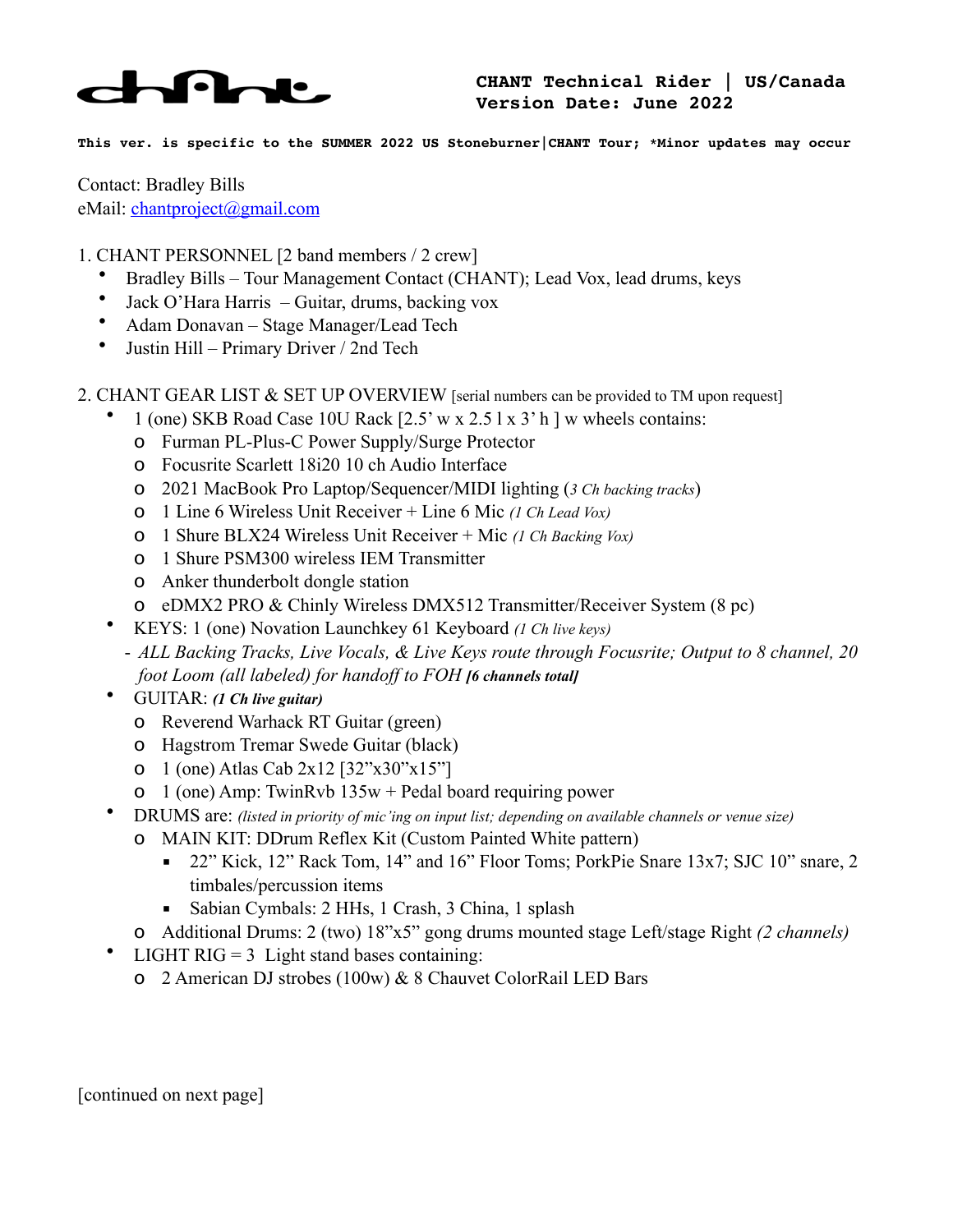## 3. CHANT MERCHANDISING

• Venue shall provide a reasonable area (table/counter space) and lighting for band to store, stage and sell it's physical merchandise for the duration of any event for which it performs. Any % splits of physical cloth items, including onsite personal performing itemization counts, must be negotiated in advance.

## 4. CHANT - FOH INPUT LIST

| FOH<br>CH       | <b>DESCRIPTION</b>              | <b>PLACEMENT</b>                       | Typical MIC<br><b>TYPE</b>          | <b>FOH</b> |              | <b>MONITOR</b> |             | <b>MON</b><br>CH |
|-----------------|---------------------------------|----------------------------------------|-------------------------------------|------------|--------------|----------------|-------------|------------------|
|                 |                                 |                                        |                                     | COMP       | <b>GATE</b>  | <b>USED</b>    | <b>GATE</b> |                  |
| $\mathbf{1}$    | SEO TRX: KEYS/<br>PERC/VOX-FX L | STAGE RT BACK                          | Loom DI#1/ XLR                      |            |              | YES            |             | $\mathbf{1}$     |
| $\mathcal{L}$   | SEO TRX: KEYS/<br>PERC/VOX-FX R | STAGE RT BACK                          | Loom DI#2/ XLR                      |            |              | YES            |             | $\mathcal{L}$    |
| 3               | SEO TRX BASS MONO               | STAGE RT BACK                          | Loom DI#3/ XLR                      |            |              | YES.           |             | 3                |
| $\overline{4}$  | $VOX - LED BRADLEY$             | MIC CENTER<br>STAGE RT BACK to FOH     | CHANT wless Mic<br>Loom $DI#4/ XLR$ |            |              | YES            |             | 4                |
| 5               | VOX - BKING VOX                 | MICS STAGE L&R<br>STAGE RT BACK to FOH | CHANT wless Mics:<br>Loom DI#5/ XLR |            | $\mathbf{2}$ | YES            |             | 5                |
| 6               | KEYBOARD - MONO                 | LOCATED CTR<br>STAGE RT BACK to FOH    | CHANT wless Mic;<br>Loom DI#9/ XLR  |            |              | YES            |             | 6                |
| $7\overline{ }$ | GTR CAB                         | STAGE RIGHT                            | Loom DI#8/ XLR                      |            |              |                |             | $\overline{7}$   |
| 8               | KICK (kit)                      | CENTER FRONT                           | SM 91                               |            | $\mathbf{1}$ | YES            |             | 8                |
| 9               | SNARE 1 (kit)                   | CENTER FRONT                           | SM 57                               |            |              |                |             | 9                |
| $*10$           | HI HAT (kit)                    | CENTER FRONT                           | CONDENSER                           |            |              |                |             | 10               |
| 11              | Rack Tom                        | CENTER FRONT                           | SM 57                               |            |              |                |             | 11               |
| 12              | $Floor$ Tom $1(kit)$            | CENTER FRONT                           | SM 57                               |            |              |                |             | 12               |
| 13              | Floor Tom 2 (kit)               | CENTER FRONT                           | SM 57                               |            |              |                |             | 13               |
| $*14$           | 10" Snare/Timbales/<br>Percuss  | CENTER FRONT                           | CONDENSER                           |            |              |                |             | 14               |
| $*15$           | $OH - L$                        | CENTER LEFT                            | CONDENSER                           |            |              |                |             | 15               |
| $*16$           | $OH - R$                        | CENTER RIGHT                           | CONDENSER                           |            |              |                |             | 16               |
| 17              | 18x5" gong drum                 | STAGE RIGHT                            | SM 91                               |            |              |                |             | 17               |
| 18              | 18x5" gong drum                 | STAGE LEFT                             | SM 91                               |            |              |                |             | 18               |
| 19              |                                 |                                        |                                     |            |              |                |             | 19               |
| 20              |                                 |                                        |                                     |            |              |                |             | 20               |

- Channels 9 through 19 are listed in priority of mic'ing based on available channels or size of venue - \*can be eliminated by use overheads for an 15 channel set up if absolutely required